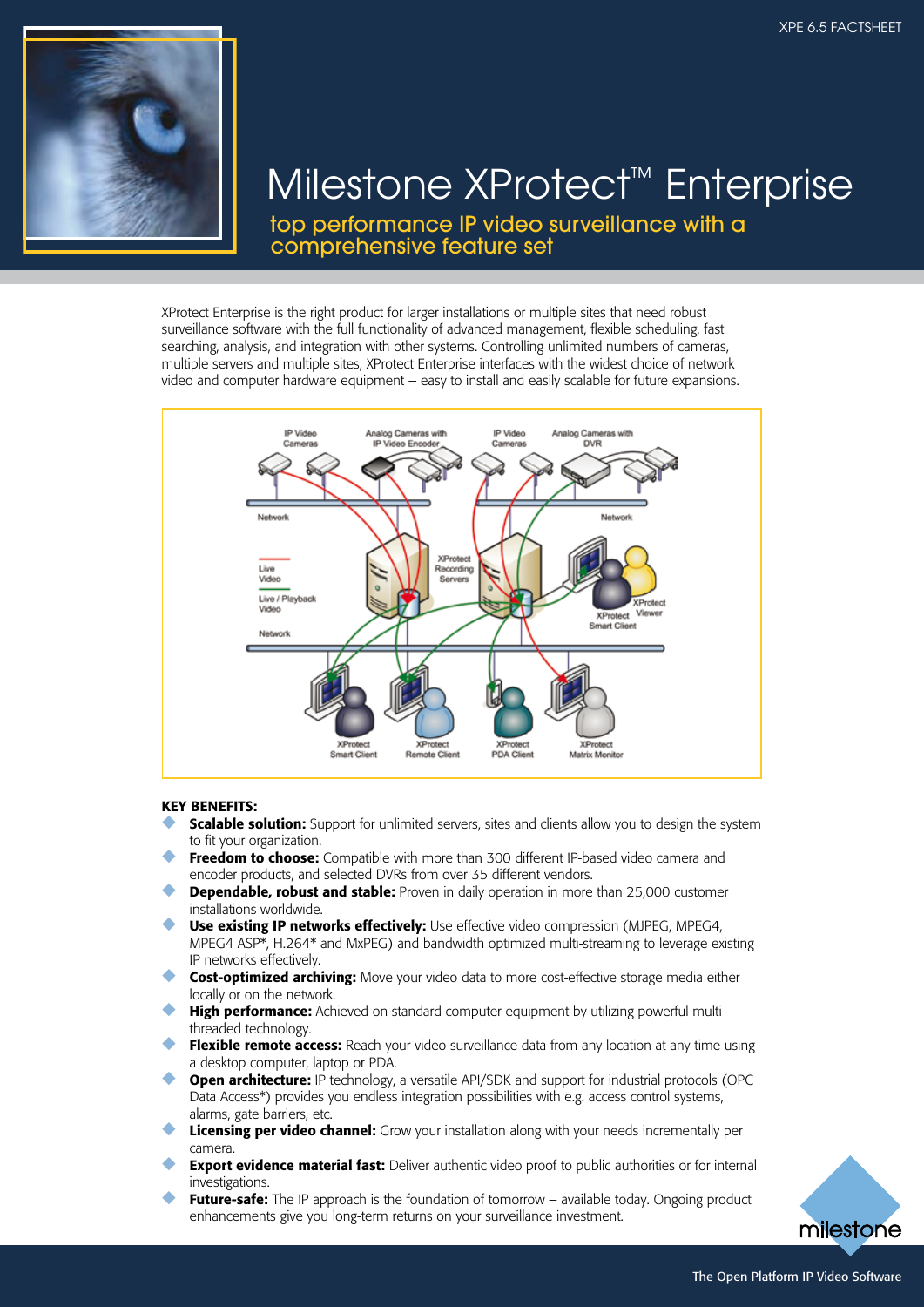# Milestone Systems

comprehensive video management tools

### SYSTEM, ADMINISTRATION & INTEGRATION

- Multi-server and multi-site video surveillance solution: Unlimited recording of video from IP cameras, IP video encoders and selected DVRs with analog cameras.
- Automatic camera model detection: Supports more than 300 IP cameras, IP video encoders and selected DVR models from over 35 different vendors.
- **Unlimited number of recording servers: Supporting** unlimited cameras with up to 64 cameras per server. Continuously recording or activated by motion or event with speed up functionality.
- Network and storage optimized: Bandwidth optimized multi-streaming with new compression methods; MPEG4 ASP\*, MxPEG and H.264\*, besides MJEPG and MPEG4. Move recorded video data to more cost-effective storage media locally or on the network.
- **Built-in Video Motion Detection: Independent of camera** model and supporting up to 64 cameras simultaneously per server.
- User initiated start and stop of recording: Based on access privileges set by the administrator, client users can manually start recording for a pre-defined recording time.
- **Integration options:** Recording Server API/SDK, support for OPC\* Data Access, TCP/IP activated events, and support for client plug-ins.

## REMOTE OPERATIONS

- Live view and playback: From PDA and access clients supporting up to 64 cameras from multiple servers at the same time.
- Advanced views layout: Work with private and shared server-stored camera views containing up to 8x8 layouts, Hotspot, Matrix and Carousel elements, static and active HTML maps, all distributed across multiple computer monitors and windows.
- **Intelligent PTZ:** Manual control, presets, go to preset on event, absolute and relative positioning, patrolling with multiple schemes, wipe and wash commands, joystick control and scanning.
- Virtual Matrix: Control live camera views on remote computers for distributed viewing.
- **Input/Output Event Control:** Via cameras or networked I/O devices for event control, manual event buttons and event list in recordings.
- **Multi-channel, two-way audio:** Listen-in/recording with instant playback and transmit client microphone input to remote speakers.

#### SEARCH, EXPORT & SECURE DATA

- Post recording processing: Smart Search, Digital PTZ with optional image smoothing (Viewer only), or IPIX post-recording PTZ.
- **Evidence export:** JPEG, AVI, WAV and native database formats with stand-alone Viewer, data encryption and logs, user notes and report printing.
- **Authentication:** Microsoft Active Directory user accounts, and XProtect user names and passwords.
- Authorization: Microsoft Active Directory user accounts and groups, and XProtect user profiles, all controlling access privileges and allowed actions at camera level.
- Logging: Stores user actions by time, locations and cameras, and full system operation.
- Alerting: Notify users on event or motion detection by sound, e-mail and SMS.



*"With the Milestone software networked approach and Power Over Ethernet (POE) megapixel cameras from a leading camera manufacturer, we have great flexibility to scale up our needs as the business continues to grow," says Brett Chase, Vice President, Chase Farms Inc.*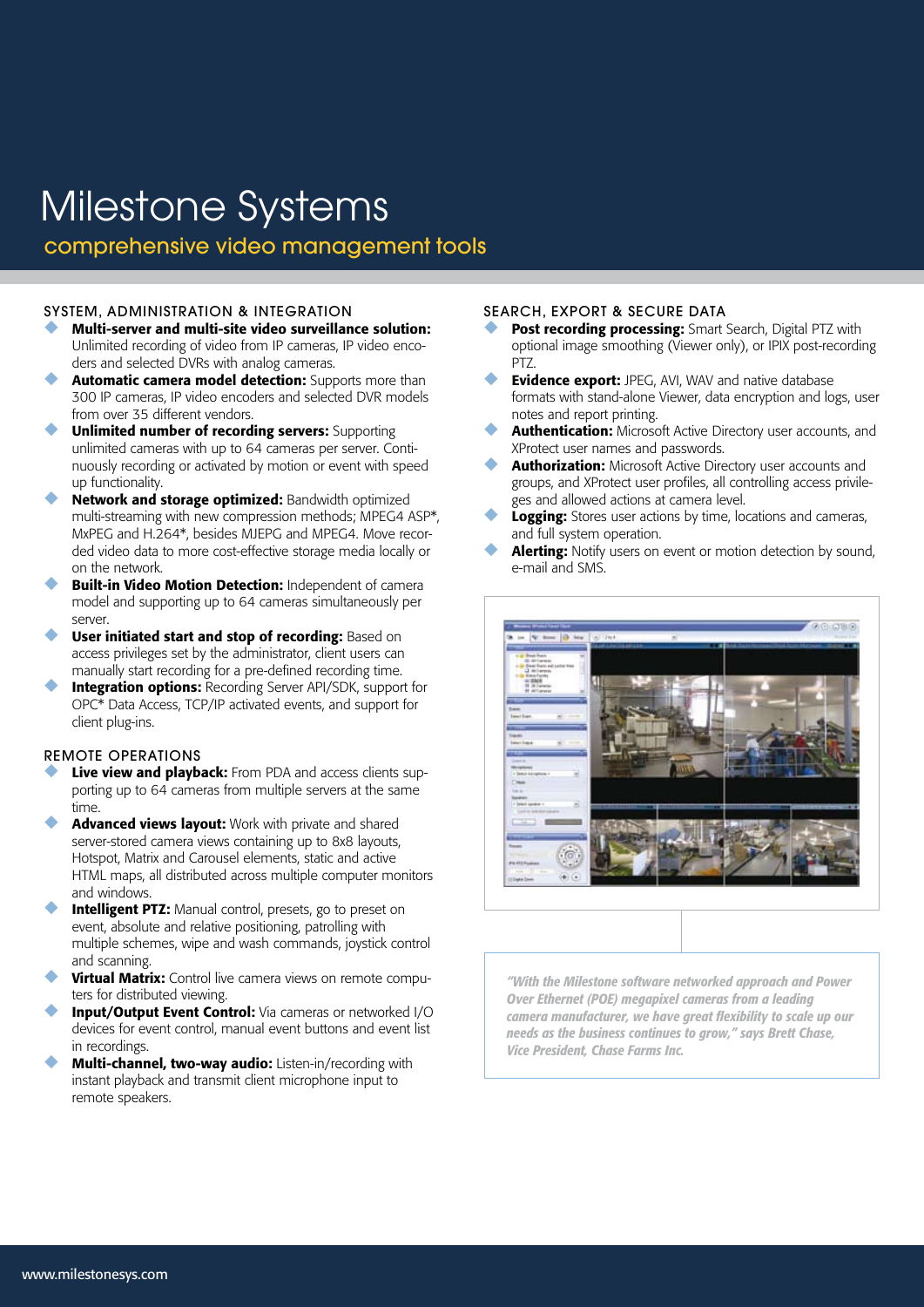XProtect Enterprise Server Modules

#### RECORDING SERVER

- Simultaneous digital multi-channel video and audio recording and relaying.
- Two-way audio transmitting client microphone input to remote speakers attached to IP devices.
- Bandwidth optimized multi-streaming by splitting the single video stream from camera to differentiated streams for live view and recording. Client can request live view at a different frame rate and at lower resolution than the recording settings.
- Connectivity to cameras, video encoders and selected DVRs supports MJPEG, MPEG4, MPEG4 ASP\*, H.264\* and MxPEG.
- Auto-detect camera models during setup.
- Flexible multi-site, multi-server license structure charged per camera.
- Unlimited number of installed cameras; simultaneous recording and live view of up to 64 cameras per server.
- Recording technology: secure high speed database holding JPEG images or MPEG4 and MxPEG streams including audio.
- Recording speed: 30+ frames per second per camera, limited only by hardware.
- Recording quality depends entirely on camera and video encoder capabilities: no software limitation.
- Start cameras on live view requests from clients.
- Unlimited recording capacity with multiple archives possible per day.
- Hourly to daily database archiving with optional automatic move to network drive saves storage capacity on the local server – with images still available transparently for playback.
- Built-in, real-time, camera independent motion detection (VMD); fully adjustable sensitivity, zone exclusions, recording activation with frame rate speed up, and alert activation through email or SMS.
- Start recording on event.
- Client initiated start of recording based on pre-defined recording time and access privileges.
- Pan Tilt Zoom (PTZ) preset positions, up to 50 per camera.
- Absolute and relative PTZ positioning.
- PTZ go-to preset position on events.
- Combine PTZ patrolling and go-to positions on events.
- Set multiple patrolling schedules per camera per day: i.e. different for day/night/weekend.
- PTZ scanning on supported devices: viewing or recording while moving slowly from one position to another.
- VMD-sensitive PTZ patrolling among selected presets.
- Send Wipe and Wash commands to supported PTZ models.
- On pre-defined events Matrix remote commands are automatically sent to display live video remotely on computers running the Matrix Monitor or the Smart Client with Matrix Plug-in.
- Flexible online, sound, e-mail and SMS notification and patrolling scheduling per camera, triggered by time or event.
- Recording Server runs as a Windows Service.

## RECORDING SERVER MANAGER

- Local console management of the Recording Server accessible from the notification area.
- Start and stop Recording Server service.
- Access to Recording Server configuration settings.
- Access to Recording Server help system.
- View system status and log information.

*"I can view any of the cameras in any building at any server throughout our Wide Area Network. We're looking to grow and our security will change. Having both central and local access to the system provides us with an extra benefit to be able to monitor all of our assets all of the time." - Larry Schmidt, Director of Business Operations at United School District 475, Kansas, which has 22 buildings and 18 sites.*

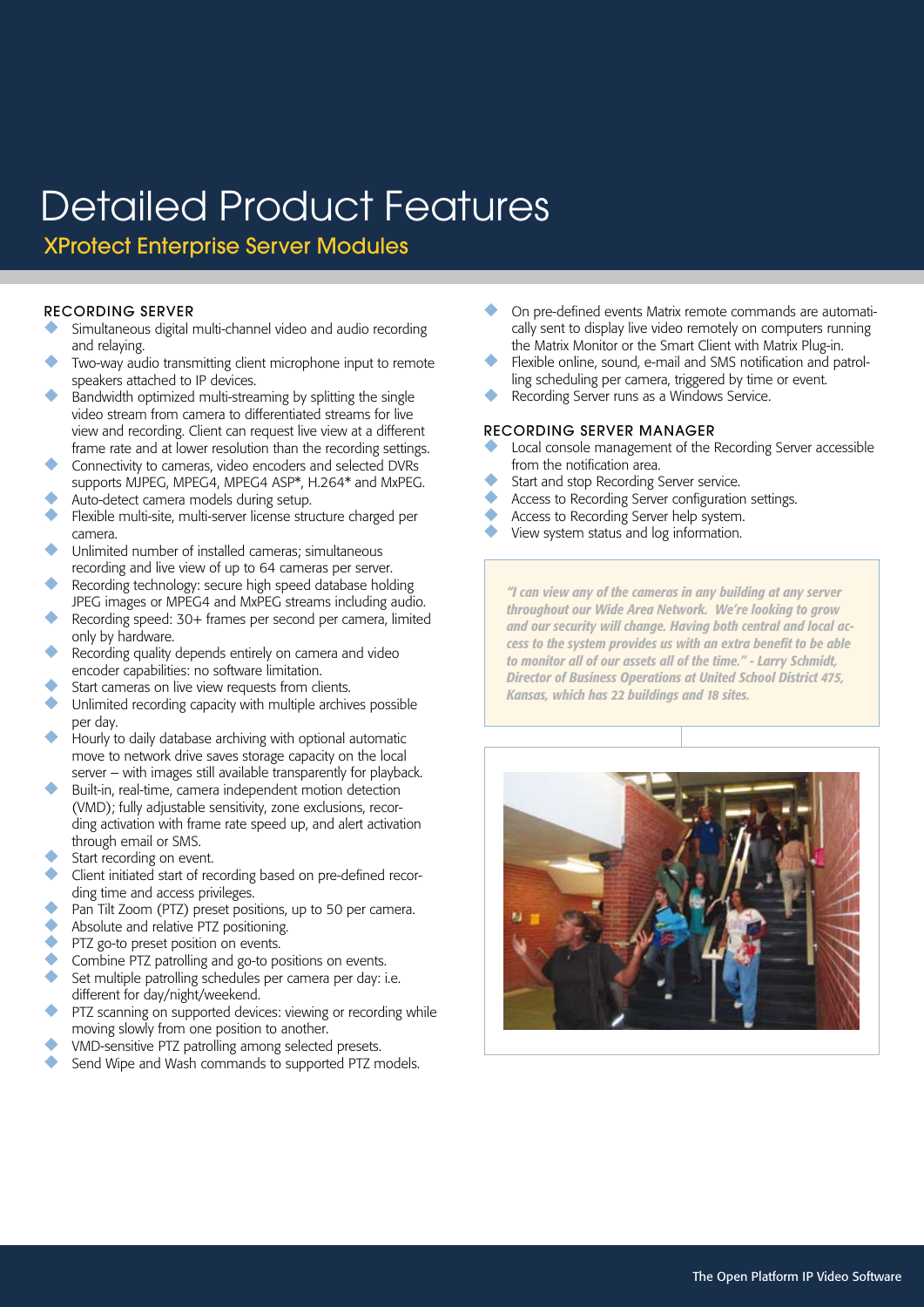XProtect Enterprise Server Modules

#### RECORDING VIEWER

- Playback recorded video and audio locally on the Recording Server.
- View up to 16 cameras time-synched during playback.
- Scrollable activity timeline with magnifying feature.
- Instant search on recordings based on date/time and activity/ alarm (Video Motion Detection).
- 'Smart Search' for highlighted image zones and objects.
- Evidence can be generated as a printed report, a JPEG image, an AVI film or in the native database format.
- Export audio recordings in WAV or AVI format.
- Export video digitally zoomed to view area of interest only and to minimize export footprint size.
- Export 'Evidence CD' containing native database and Recording Viewer for instant, easy viewing by authorities.
- Encryption & password protection option for exported recordings and files.
- ◆ Ability to add comments to exported evidence, also encrypted.<br>△ Option to send amail
- ◆ Option to send email.
- De-interlacing of video from analog cameras.
- ◆ IPIX technology for PTZ in 360° recorded images.

# IMAGE SERVER

- Remote access for Smart and Remote Clients.
- Built-in web server for download and launch of clients and plug-ins.
- Set up one Master and multiple Slave Servers.
- Authenticate access based on Microsoft Active Directory user account, or XProtect user name and password.
- Authorize access privileges per Microsoft Active Directory user account/group, XProtect user profile or grant full access.
- User profiles control access to: Live view, PTZ, PTZ presets, Output control, Events, Listen to microphone, Talk to speaker, Manual recording; Playback, AVI export, JPG export, DB export, Sequences, Smart Search and audio. As well as Set up views, Edit private views and Edit shared public views.
- Audit logs of exported evidence by user and file.
- Audit logs of client user activity by time, locations and cameras.

#### PDA SERVER

- Remote access for PDA Client.
- Handle login and session requests between PDA clients and Image Server.
- Resize video surveillance images to fit the screen layout of PDA Client.

*"I am extremely happy with the surveillance system. Ease of use and administration in the software are all very simple to do. Last but not least, Milestone has proved to be reliable and stable with our server never having gone down with any problems in over a year" – Chris Lee, Director of Operations at Global SATCOM Technology*

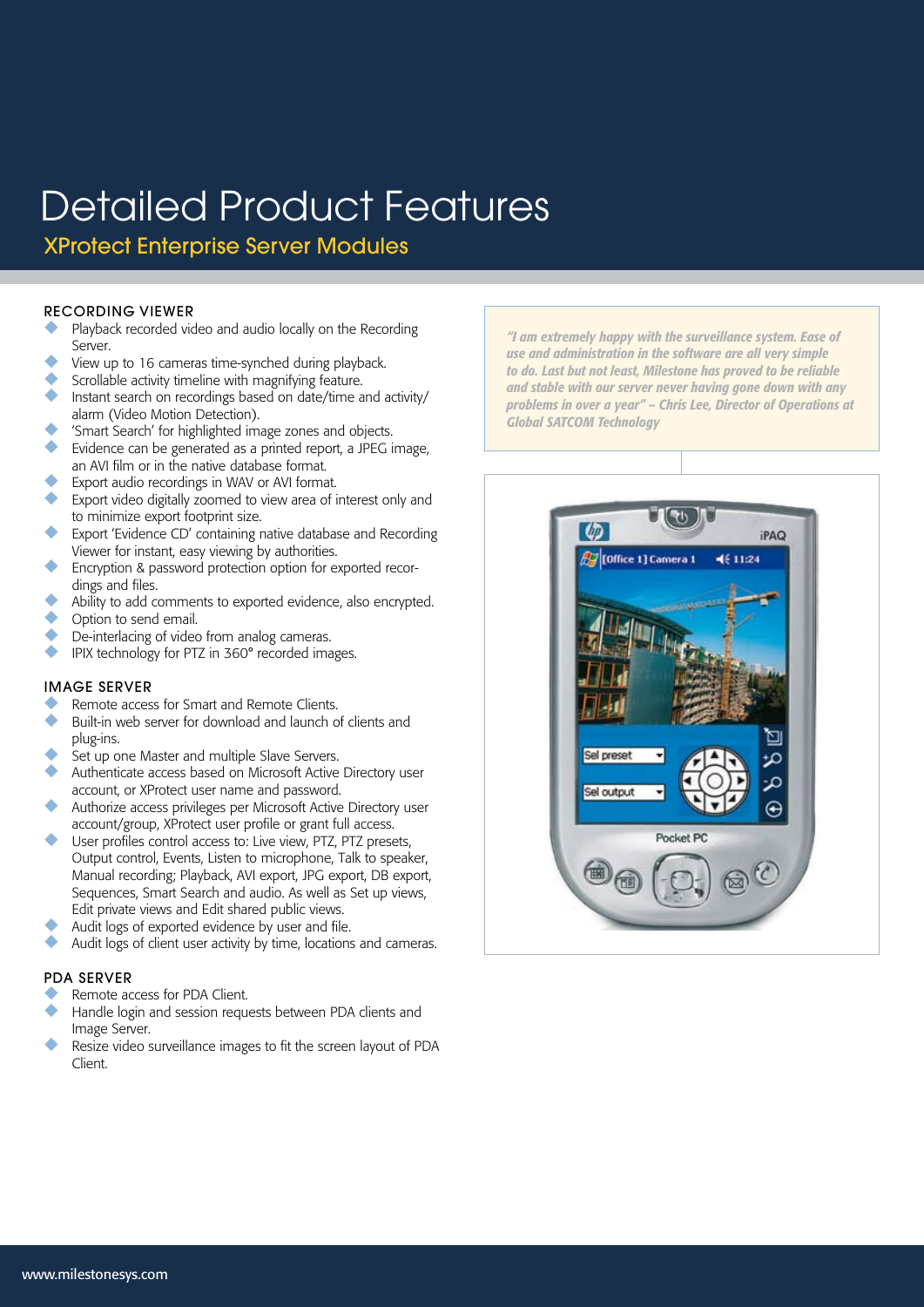XProtect Enterprise Client Modules

## REMOTE CLIENT

- View live video or playback recordings for 1-16 cameras simultaneously; from the same or different servers.
- Advanced video navigation including fast/slow playback, jump to date/time, single step and video motion search.
- Individual views can be user-defined in various layouts: view or playback camera images from multiple servers simultaneously in the same view.
- Shared views can be managed centrally via the server with admin/user rights and user groups.
- Import static or active HTML maps for fast navigation to cameras and good premise overviews.
- Control output port relay operation, like control of gates. Quick overview of sequences with detected motion and preview window.
- Quick overview of events/alerts.
- ◆ Control PTZ cameras remotely, also using preset positions.<br>Remote PTZ Point-and-Click control
- ◆ Remote PTZ Point-and-Click control.
- ◆ Remote PTZ zoom to a marked rectangle.<br>→ Take manual control over a PTZ camera th
- Take manual control over a PTZ camera that runs a patrolling scheme; after a timeout with no activity the camera reverts to its scheduled patrolling.
- IPIX 1x2 or 2x2 'Quad View' for viewing all 360° at once.
- Optional video compression in streaming from server to client gives better use of bandwidth.
- Create AVI files or save JPEG images.
- Print incident reports with free-text user comments.
- System logon using XProtect user name and password.
- System logon using Microsoft Active Directory user accounts.

*"Milestone was selected for several reasons: its open architecture allows a mix of hardware that provides great cost savings. It was the only solution that allowed us to scale the storage high enough for our needs. It fit our current requirements and will also scale nicely for future expansion. The software is easily updated when new enhancements and technologies become available. The browser interface for remote viewing and incident review allows any of our internal workstations to access video images without the need for proprietary software application installation, and the open standards make sharing video evidence with outside agencies effortless." - Peter Ducato, Asst. VP* 

*Management Information Systems, F&M Banks, California*



*With XProtect Remote Client you can import static or active HTML maps for good premise overviews and quick navigation to cameras in multiple locations.*

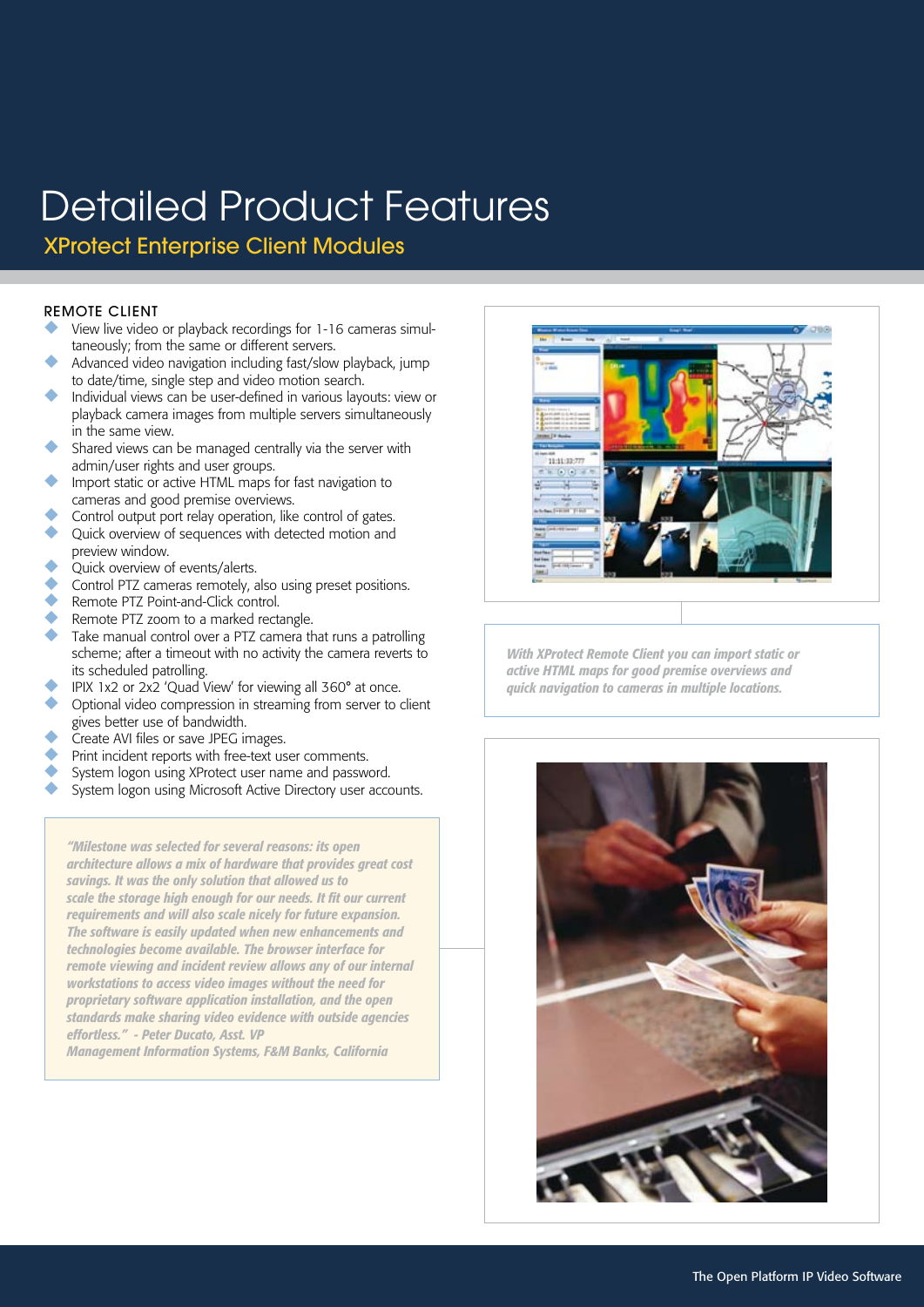XProtect Enterprise Client Modules

### SMART CLIENT

- Smart Client includes all the features of XProtect Remote Client plus more:
- Installed per default on Recording Server for local viewing and playback of video and audio.
- Start recording on cameras for a pre-defined time (default 5 minutes). Subject to privileges set by administrator.
- Live view digital zoom allows zoomed-out recordings while the operator digitally can zoom in to see details.
- 'Update On Motion Only' optimizes CPU usage by letting motion detection control whether the image should be decoded and displayed or not. The visual effect is a still image in the view until motion is detected.
- Shared and private camera views offer 1x1 up to 8x8 layouts in addition to asymmetric views.
- Multiple computer monitor support with a main window and any number of either windowed or full screen views.
- Hotspot function for working in details with a camera selected from a view containing multiple cameras.
- Carousel function allows a specified view to rotate between pre-defined cameras with individual timing and order with multiple appearances. Carousel function can be controlled allowing the operator to pause carousel function and to switch to previous or next camera.
- Matrix function to view live video from multiple cameras through the Image Server in any view layout with customizable rotation path, remotely controlled by Smart Clients or Recording Servers sending Matrix remote commands.
- Send Matrix remote commands to display live video remotely on computers running the Matrix Monitor or the Smart Client with Matrix Plug-in.
- Cameras' built-in audio sources available in live and in playback.
- Transmit client microphone input to one or all remote speakers attached to IP devices.

*The Floating Window option in the XProtect Smart Client enables you to watch a potentially huge number of cameras at the same time – that's good overview! Create as many floating views as you want in different groups like buildings, departments, or all entrances.*

- Goto PTZ preset positions directly from camera menu. Send wipe and wash commands to supported PTZ by
- programming keyboard shortcuts or joystick buttons.
- Goto a specific camera directly from camera menu.
- Copy camera images to clipboard.
- Manually trigger events by activating an administrator defined event from a list.
- Audible alerts activated by motion detection or event occurrence per camera.
- Smart Search lets you quickly search selected areas of camera images for motion. Within a camera image, you can mark a specific area, multiple areas or overlapping areas for detecting motion sequences.
- Graphical timeline displays scrollable view of recorded sequences by adjustable time spans for an excellent graphical overview of when images have been recorded.
- Digital zoom function is enabled per default for fixed cameras in live view and for fixed and PTZ cameras in playback mode.
- Features for printing images.
- Export 'Evidence CD' containing native database and Recording Viewer for instant, easy viewing by authorities.
- AVI export automatically includes assigned audio source.
- Encryption & password protection option for exported recordings and files when exporting to database format.
- Assign outputs, PTZ presets, events and views as actions to joystick buttons and as keyboard shortcuts.
- Hide HTML page toolbar in HTML page views.
- Current camera state is displayed as text in title bar of live view item window as green (live), red (recording) or yellow (stopped).
- Video quality is optimized when maximizing live and playback windows.
- Context sensitive help function.

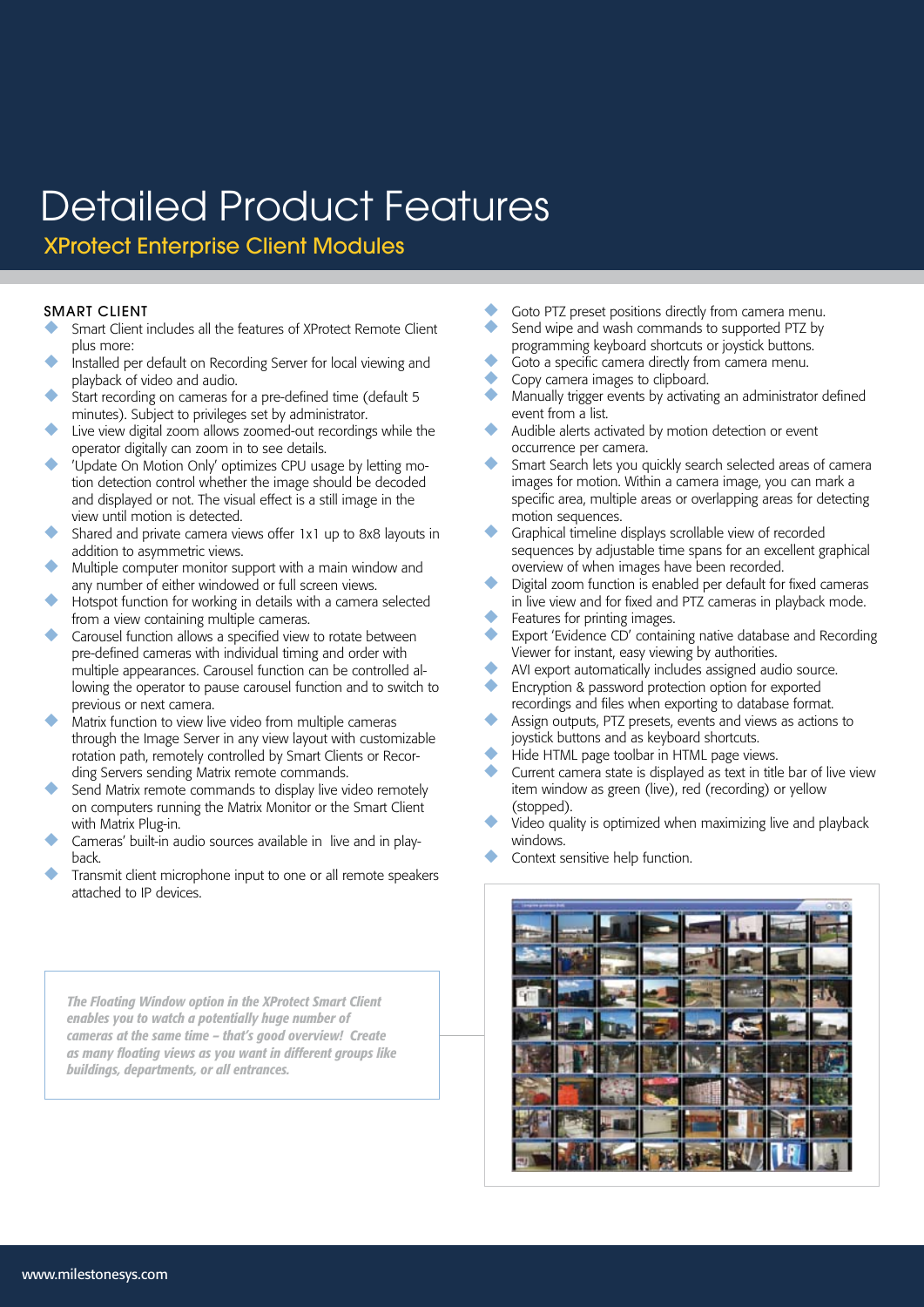XProtect Enterprise Client Modules

### MATRIX MONITOR

- Virtual Matrix showing live video directly from up to 4 cameras at a time triggered remotely by Matrix remote commands.
- Camera view shifts by FIFO (first-in-first-out).
- Multiple events can control a single Matrix monitor and single events can control multiple monitors.
- Manually confirm or auto-accept Matrix remote commands.
- Show live video at the maximum speed (frame rate) allowed by your cameras.

#### PDA CLIENT

- View live or playback video from a single server or from multiple servers in half-screen or full-screen formats.
- In live view you can control Pan/Tilt/Zoom cameras manually or use preset positions, and control the cameras' output relays to trigger external actions like opening doors or gates, turning on lights, etc.
- To find recordings, you can jump to specific time/date or to next detected motion, or use motion detection sequence overviews.
- When viewing recordings, you can playback at variable speed or single step image by image.
- The PDA client connects to the XProtect Enterprise server using any IP connection; typically wireless LAN, GPRS, etc.
- Video compression from the server to PDA optimizes bandwidth usage.
- System logon using XProtect user name and password.

*"It's important that we're putting in the IP technology and wireless network that allows you to look at all the options for adding more as you go along. We want this kind of technology built in for future flexibility. It sets up the connectivity for the whole community." – Roy F. McCampbell, Comptroller/ Chief Financial Officer for Bellwood, Illinois*

#### INTEGRATION OPTIONS

- Compatible with XProtect Transact that integrates video surveillance with ATM or POS cash register systems for managing loss prevention and fraud.
- Compatible with XProtect Central for alarm overviews and operational status in larger video surveillance installations.
- Integrate with access control systems, alarms, gates, building management systems, etc. using hardware I/O, internal events and TCP/IP events or the OPC Data Access.
- With the Milestone Software Development Kit (SDK) you can integrate video into other software products by using the API to view live images, playback recorded activities, 'go to' specific times, and search for motion.
- Create, import and use HTML pages for navigation between views or to trigger a virtual matrix in XProtect Smart and Remote Clients.
- Develop third party plug-ins for the Smart Client to expand with new functionality.